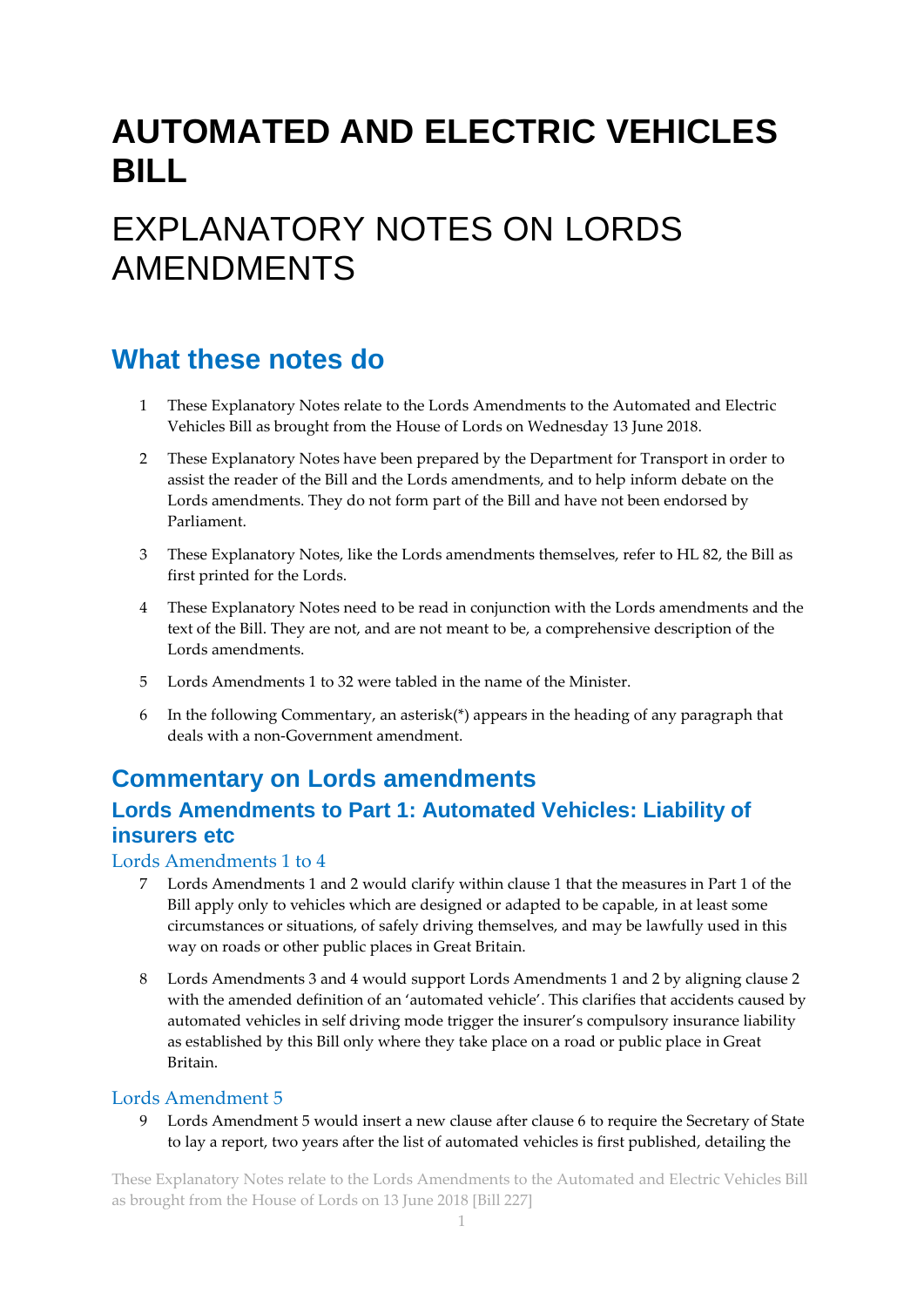impact and effectiveness of Part 1. This report must also include an assessment of the extent to which the provisions of Part 1 ensure that appropriate insurance or other arrangements (as detailed in sub-section 2(2)(c)) are made in respect of vehicles that are capable of safely driving themselves.

#### Lords Amendment 6

10 Lords Amendment 6 would clarify that 'road' for the purposes of this Bill is defined in the same way as in the Road Traffic Act 1988.

#### **Lords Amendments to Part 2: Electric Vehicles: Charging**

#### Lords Amendments 7 to 10, 12, 13, 15, 16 to 19, 21 and 22

11 Lords Amendments 7 to 10, 12, 13, 15, 16 to 19, 21 and 22 would add 'refuelling' where 'charging points' are mentioned in the Bill text. These changes would make it clearer within the Bill text that both battery electric vehicles and hydrogen fuel cell electric vehicles are covered by the measures in clauses 9 to 12.

#### Lords Amendments 11, 14, and 30

- 12 Lords Amendments 11 and 14 would add a power in clause 9 for the Secretary of State to make regulations to set availability, maintenance and performance standards for public charging infrastructure. This would help to increase the number and reliability of charging or refueling points available for use by the public at any given time.
- 13 Lords Amendment 30 would ensure that regulations that only prescribe technical standards or protocols to achieve the prescribed level of performance are subject to negative procedure.

#### Lords Amendments 20 and 31

- 14 Lords Amendment 20 would create a new clause after clause 10 to provide elected mayors (the Mayor of London and Mayors of combined authorities) with the power to designate locations defined in clause 10 at which they would wish charging infrastructure to be installed. The power would be limited to large fuel retailers in the area within their authority. Mayors would be required to consult on such proposals, and notify the Secretary of State of the intent for regulations to be made, who must then consider whether to make such regulations. If the Secretary of State decided not to make such regulations, they would be required to notify the mayor of the reasons for this. The Secretary of State would not be obliged to consider a request to make regulations unless 'large fuel retailer' had already been defined in regulations.
- 15 Lords Amendment 31 would provide for the hybrid instrument protocol not to apply where the first regulations made under clause 10(1) of the Bill are made following a request from a Mayor.

#### Lords Amendments 23 to 26

- 16 Clause 12 provides the Secretary of State with a power to make regulations to ensure the ongoing transmission of data from charge points to specified persons (who could include the National Grid and electricity distribution network operators). Regulations may also specify the type of data which is subject to the obligation, as well as the form in which it is to be transmitted.
- 17 Lords Amendments 23 to 26 would clarify that those persons obligated by clause 12 do not include owners or occupiers of domestic premises. If a prescribed person (who could include a company such as a charge point operator) also owned a domestic property, then the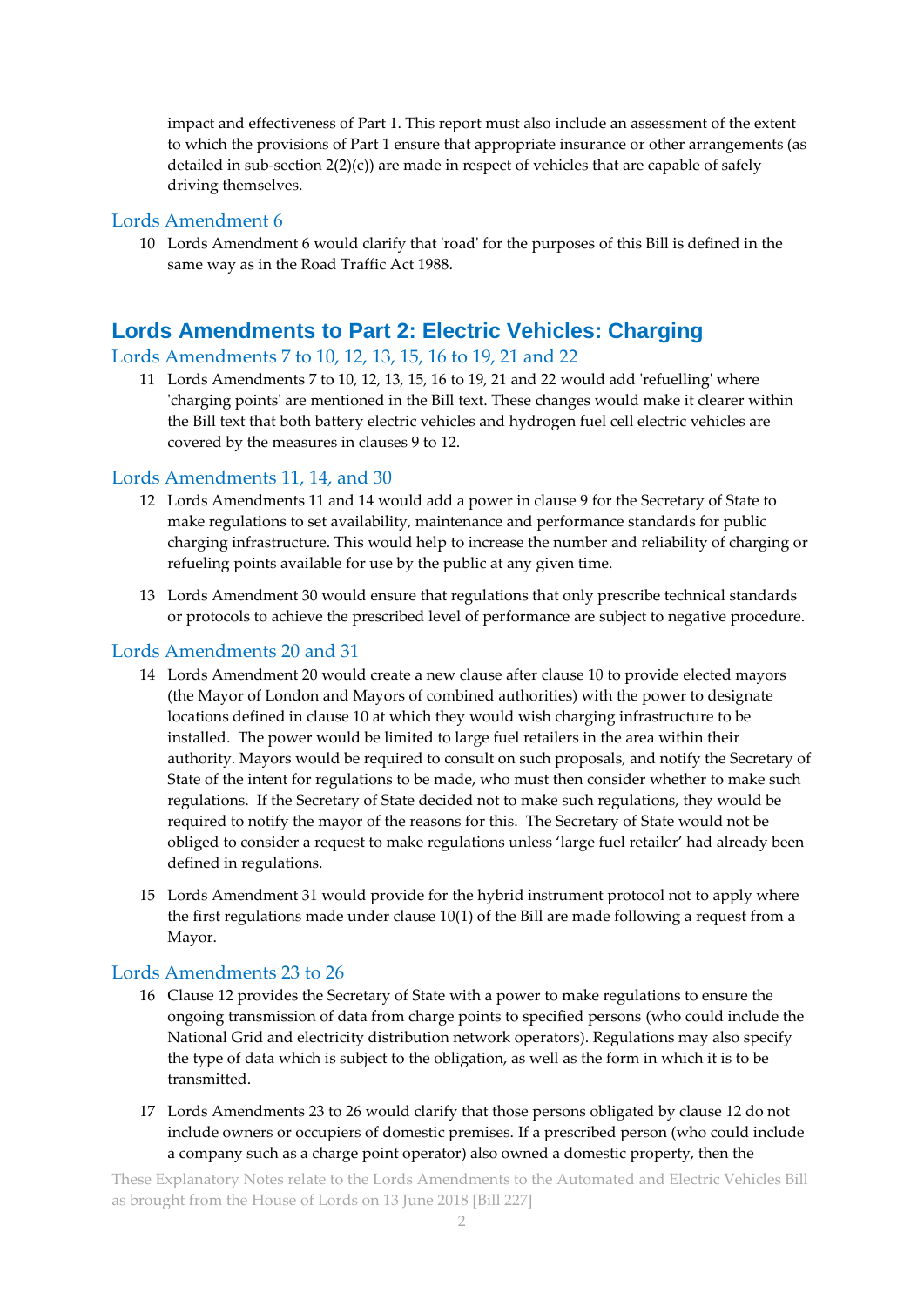intention is that requirements would still apply to them in their capacity as a prescribed person.

#### Lords Amendments 27 to 29

18 Lords Amendments 27 to 29 would provide that for each time the terms 'large fuel retailer' or 'service area operator' are defined in regulations, the affirmative procedure would apply.

#### Lords Amendment 32

19 Lords Amendment 32 would provide a new clause after clause 16 that places an obligation on the Secretary of State to lay a report before Parliament annually, commencing two years after the day on which this Act is passed, assessing the impact and effectiveness of regulations made under this Part and the need for other regulations to be made under this Part during subsequent reporting periods.

#### **Territorial extent of Lords amendments**

20 The Lords Amendments do not change the territorial extent of the provisions in the Bill, save Amendment 20 which would only apply to England.